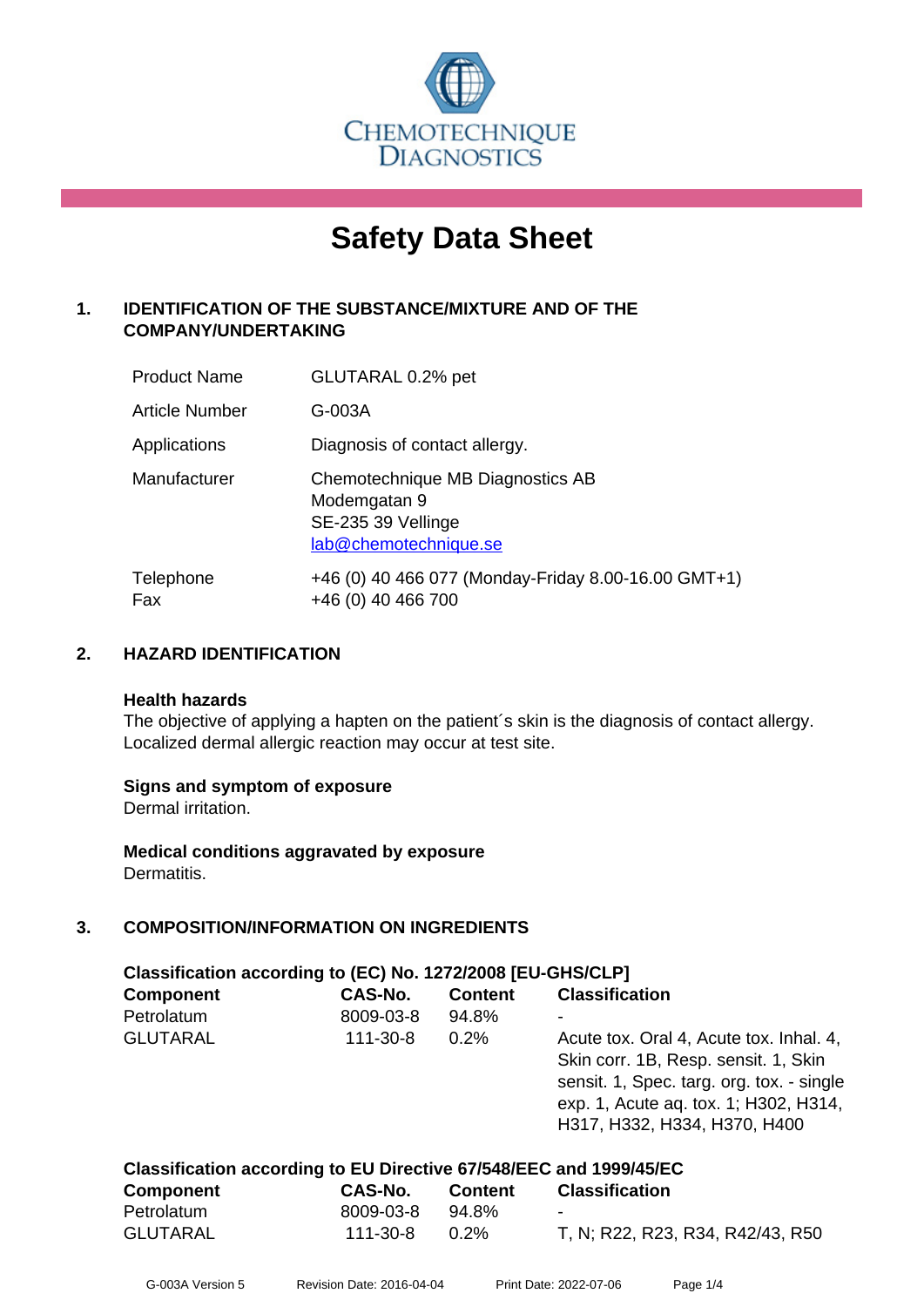# **4. FIRST AID MEASURES**

**Emergency and first aid procedures** Obtain medical attention.

#### **5. FIRE-FIGHTING MEASURES\***

#### **Suitable extinguish media**

CO2, powder or water spray. Fight larger fires with water spray or alcohol resistant foam.

**For safety reasons unsuitable extinguishing agents** Water with full jet.

**Special protective equipment for fire-fighters** Wear self-contained respiratory protective device. Wear fully protective suit.

\*Data is shown for petrolatum only

#### **6. ACCIDENTAL RELEASES MEASURES**

**Steps to be taken if material is released or spilled** Contain and place in a closed container.

#### **7. HANDLING AND STORAGE**

**Precautions to be taken in handling and storage** Store dark at 5-8°C. Avoid extended exposure to light. FOR EXTERNAL USE ONLY.

# **8. EXPOSURE CONTROLS/PERSONAL PROTECTION**

**Respiratory protection** Not required.

**Ventilation** Local exhaust.

**Protective gloves** Disposal gloves.

**Eye protection** Not required with normal use.

**Work/Hygienic practices** Wash hands after each use.

# **9. PHYSICAL AND CHEMICAL PROPERTIES**

Odour **Odourless** 

Appearance Pale Yellow Semi-solid

Melting point\* 50-55° C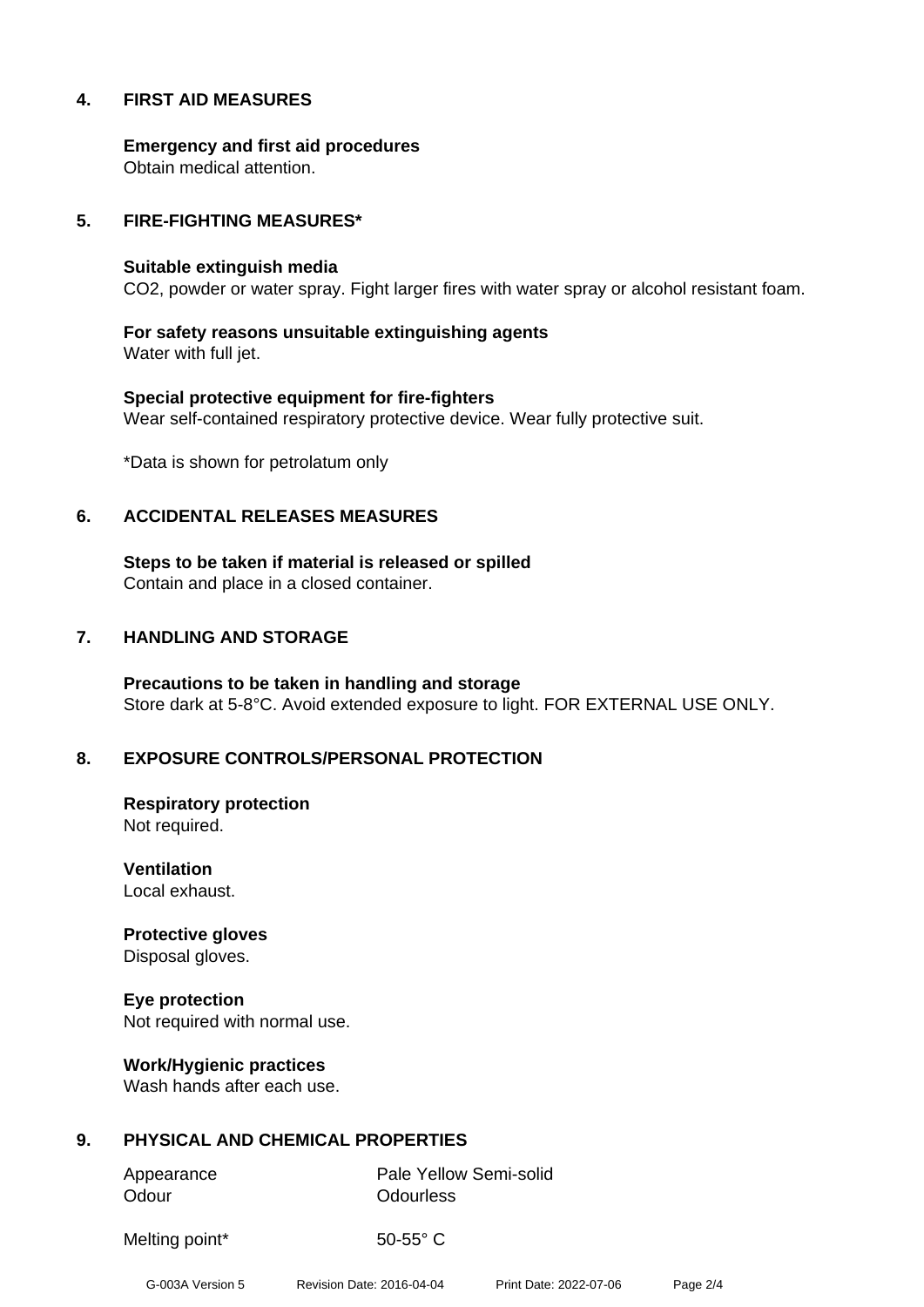Boiling point\* No data available Flash point\*  $>100^{\circ}$ C Self ignition\* Product does not self ignite. Danger of explosion\* Product does not present an explosion hazard. Density\* No data available. Solubility in/Miscibility with Water\* Insoluble

\*Data is shown for petrolatum only

# **10. STABILITY AND REACTIVITY**

#### **Incompability**

May react with strong oxidizing agents.

# **Stability**

Stable at recommended storage conditions.

#### **Hazardous byproducts**

Combustion may generate CO, CO2 and other oxides.

# **Hazardous polymerization**

Will not occur.

# **11. TOXICOLOGICAL INFORMATION**

No data available.

# **12. ECOLOGICAL INFORMATION**

No data available.

# **13. DISPOSAL CONSIDERATIONS**

# **Waste disposal method**

Comply with federal, state/provincial and local regulation.

# **14. TRANSPORT INFORMATION**

Not dangerous goods.

# **15. REGULATORY INFORMATION**

The classification is according to the latest editions of the EU lists, and extended by company and literature data.

# **16. OTHER INFORMATION**

# **Text of H-statements and R-phrases mentioned in Section 3**

| Acute tox. Oral 4   |                           | Acute toxicity, Oral (Category 4)       |          |  |
|---------------------|---------------------------|-----------------------------------------|----------|--|
| Acute tox. Inhal. 4 |                           | Acute toxicity, Inhalation (Category 4) |          |  |
| G-003A Version 5    | Revision Date: 2016-04-04 | Print Date: 2022-07-06                  | Page 3/4 |  |